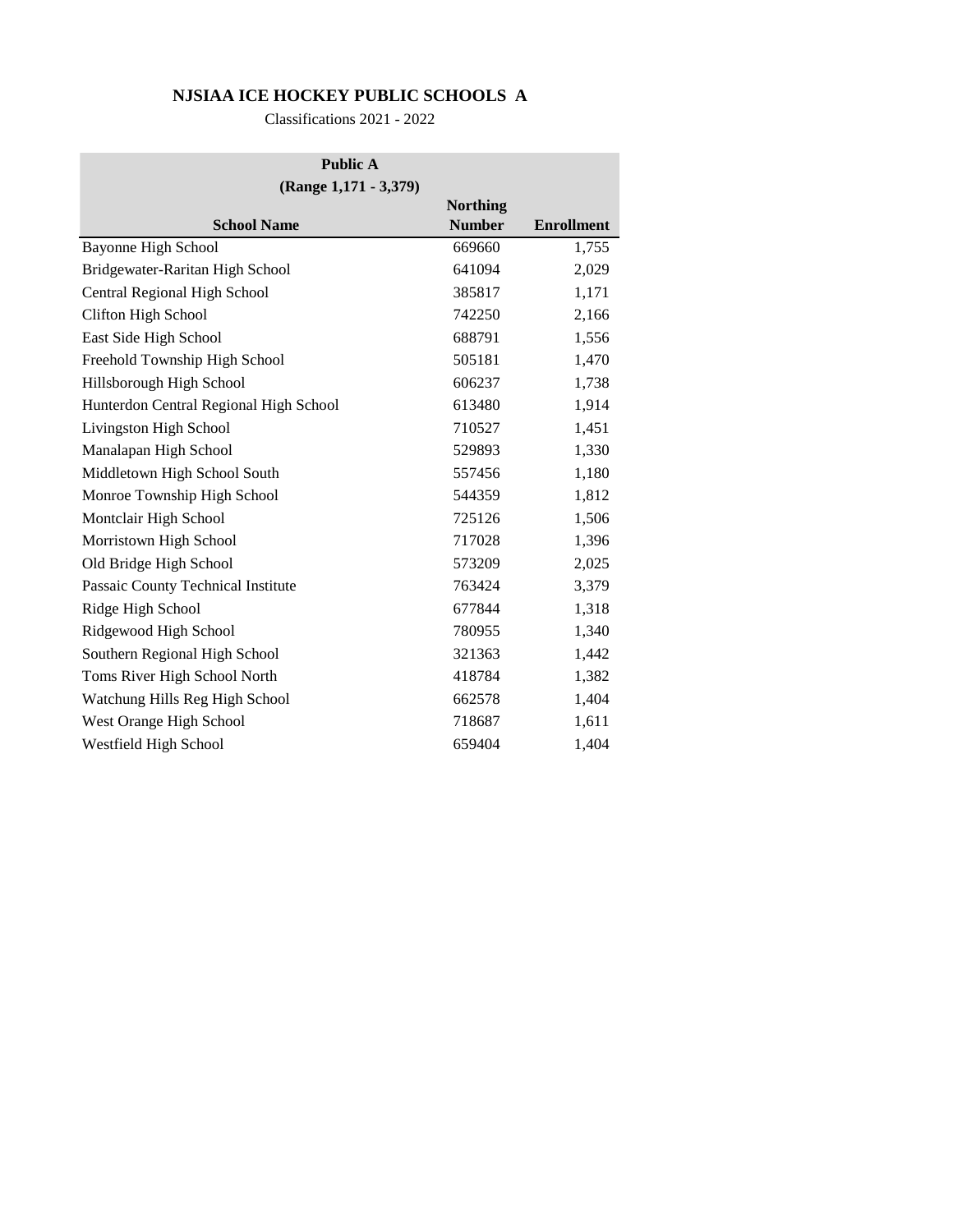## **NJSIAA ICE HOCKEY PUBLIC SCHOOLS B**

Classifications 2021 - 2022

| <b>Public B</b>                         |                 |                   |  |  |
|-----------------------------------------|-----------------|-------------------|--|--|
| (Range 510 - 1,150)                     |                 |                   |  |  |
|                                         | <b>Northing</b> |                   |  |  |
| <b>School Name</b>                      | <b>Number</b>   | <b>Enrollment</b> |  |  |
| Chatham High School                     | 691515          | 954               |  |  |
| Cranford High School                    | 665644          | 838               |  |  |
| Glen Rock High School                   | 773279          | 510               |  |  |
| Indian Hills High School                | 796289          | 658               |  |  |
| Lakeland Regional High School           | 811188          | 687               |  |  |
| Madison High School                     | 705410          | 649               |  |  |
| Mahwah High School                      | 822555          | 664               |  |  |
| Middletown High School North            | 571161          | 1,029             |  |  |
| Millburn High School                    | 687782          | 984               |  |  |
| Montville Township High School          | 750777          | 790               |  |  |
| Northern Highlands Regional High School | 802001          | 1,000             |  |  |
| Princeton High School                   | 554914          | 1,132             |  |  |
| Ramapo High School                      | 789516          | 959               |  |  |
| Ramsey High School                      | 810484          | 632               |  |  |
| Randolph High School                    | 733593          | 1,074             |  |  |
| Red Bank Regional High School           | 552684          | 990               |  |  |
| Roxbury High School                     | 738829          | 886               |  |  |
| Rumson-Fair Haven Regional High School  | 559763          | 716               |  |  |
| Scotch Plains-Fanwood High School       | 663058          | 1,150             |  |  |
| Summit High School                      | 686948          | 863               |  |  |
| Vernon Township High School             | 860133          | 716               |  |  |
| Wall Township High School               | 486980          | 753               |  |  |
| West Morris Central High School         | 719762          | 798               |  |  |
| West Morris Mendham High School         | 708595          | 824               |  |  |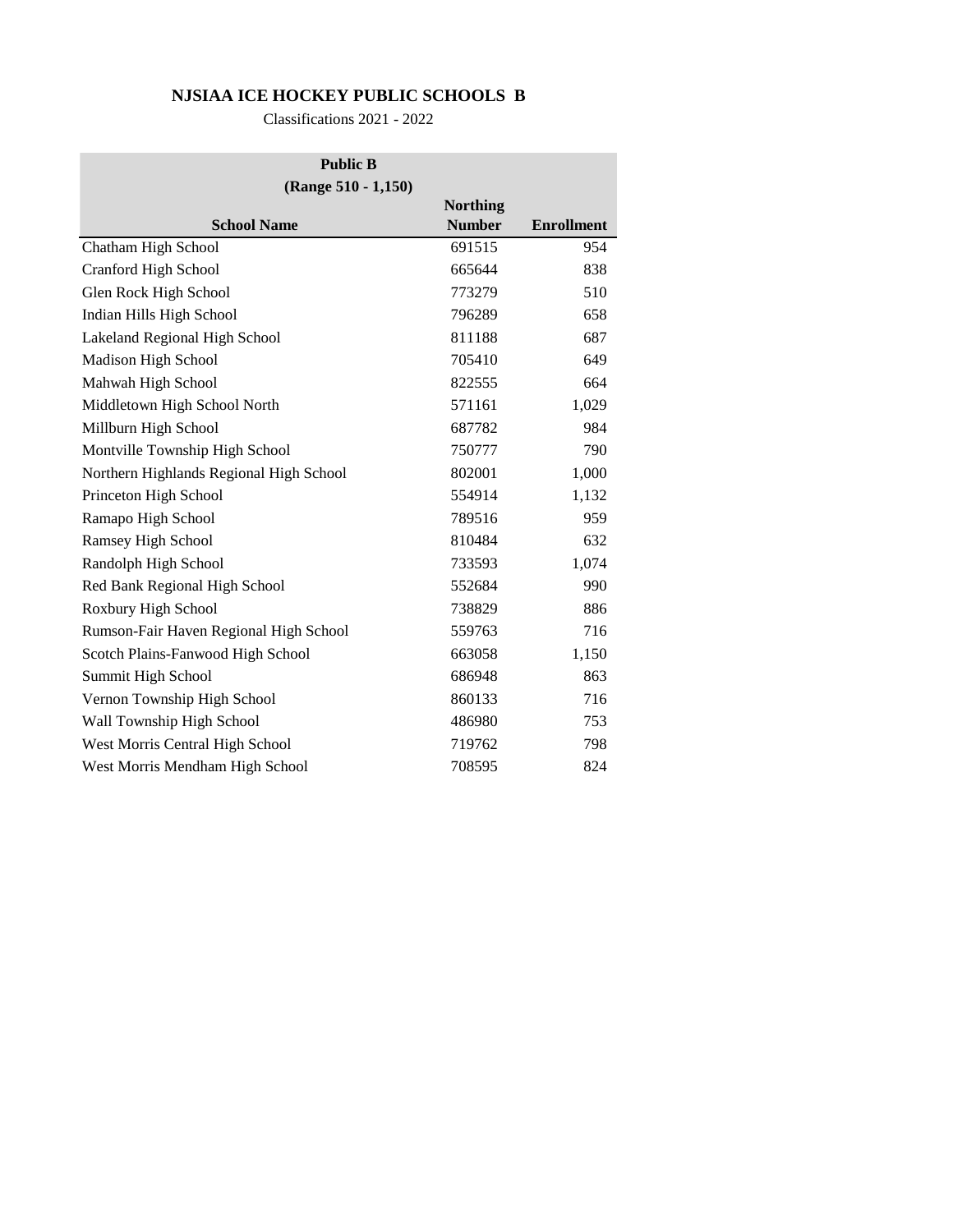# **NJSIAA ICE HOCKEY PUBLIC SCHOOLS C - Co-Op**

Classifications 2021 - 2022

#### **Public C - Co-Op (Range 575 - 4,929)**

| $\ldots, \ldots$                                                | <b>Northing</b> |                   |
|-----------------------------------------------------------------|-----------------|-------------------|
| <b>School Name</b>                                              | <b>Number</b>   | <b>Enrollment</b> |
| Arthur L. Johnson/Jonathan Dayton High School/Union             | 652055          | 2,551             |
| Bernards/Middlesex/Somerville                                   | 687930          | 1,903             |
| <b>Brick Township/Brick Memorial</b>                            | 451737          | 1,988             |
| Colonia /John F. Kennedy/Woodbridge                             | 640659          | 4,929             |
| East Brunswick/South River/Spotswood                            | 583066          | 3,103             |
| Edison/John P. Stevens/Metuchen                                 | 612521          | 4,098             |
| Fair Lawn/Bergenfield/Dumont                                    | 764626          | 2,659             |
| Freehold Boro/Colts Neck/Raritan                                | 522531          | 2,650             |
| Governor Livingston/New Providence                              | 675224          | 1,217             |
| Hamilton North/Hamilton East/Hamilton West                      | 508717          | 2,653             |
| High Point/Kittatinny/Wallkill Valley                           | 861812          | 1,479             |
| Hoboken/Weehawken                                               | 697299          | 575               |
| Hopewell Valley/Montgomery                                      | 544436          | 1,964             |
| Howell/Matawan                                                  | 492909          | 2,386             |
| Jackson Liberty/Jackson Memorial/Point Pleasant Borough         | 458135          | 2,684             |
| Kearny/North Arlington/Secaucus                                 | 702794          | 2,170             |
| Kinnelon/Jefferson Township/Sparta                              | 787650          | 1,830             |
| Lacey Township/Barnegat                                         | 372587          | 1,596             |
| Lawrence/Ewing/Hightstown                                       | 521504          | 2,778             |
| Manasquan/Point Pleasant Beach                                  | 471713          | 1,014             |
| Marlboro/Holmdel                                                | 544983          | 2,064             |
| Morris Knolls/Morris Hills                                      | 747507          | 1,934             |
| Mount Olive/Hackettstown/Hopatcong                              | 737762          | 2,010             |
| Mountain Lakes/Boonton                                          | 750819          | 922               |
| Newton/Lenape Valley                                            | 807674          | 1,053             |
| Northern Valley Old Tappan/New Milford/Northern Valley Demarest | 793311          | 1,965             |
| Nutley/Bloomfield/Columbia                                      | 722813          | 3,770             |
| Ocean Township/Monmouth Regional/Shore Regional                 | 522204          | 1,872             |
| Paramus/Hackensack/Lyndhurst                                    | 762860          | 2,781             |
| Parsippany Hills/Parsippany                                     | 738769          | 1,493             |
| Pascack Valley/Pascack Hills                                    | 792387          | 1,407             |
| Passaic Valley/Cedar Grove                                      | 744948          | 1,091             |
| River Dell/Emerson/Westwood                                     | 769303          | 1,591             |
| Robbinsville/Allentown                                          | 511632          | 1,666             |
| South Brunswick/North Brunswick                                 | 561248          | 3,622             |
| Tenafly/Cresskill                                               | 764727          | 1,293             |
| Toms River East/Toms River South                                | 413395          | 2,123             |
| Verona/Glen Ridge                                               | 730700          | 919               |
| Wayne Hills/Wayne Valley                                        | 778023          | 1,788             |
| West Essex/James Caldwell                                       | 743569          | 1,416             |
| West Milford/Pequannock Township                                | 817348          | 1,213             |
| West Windsor-Plainsboro South/West Windsor-Plainsboro North     | 536345          | 2,362             |
| Whippany Park/Hanover Park                                      | 722280          | 1,023             |